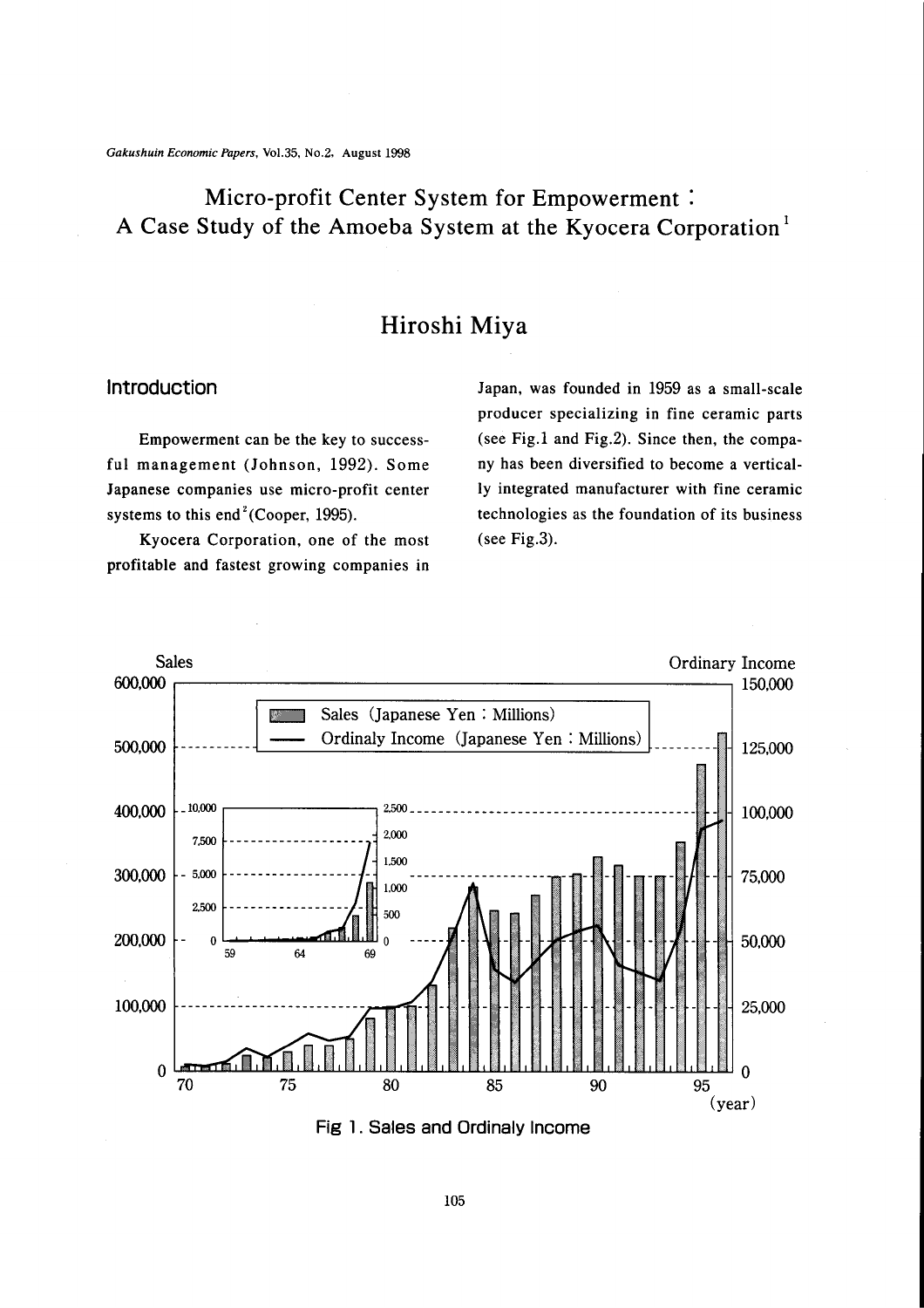

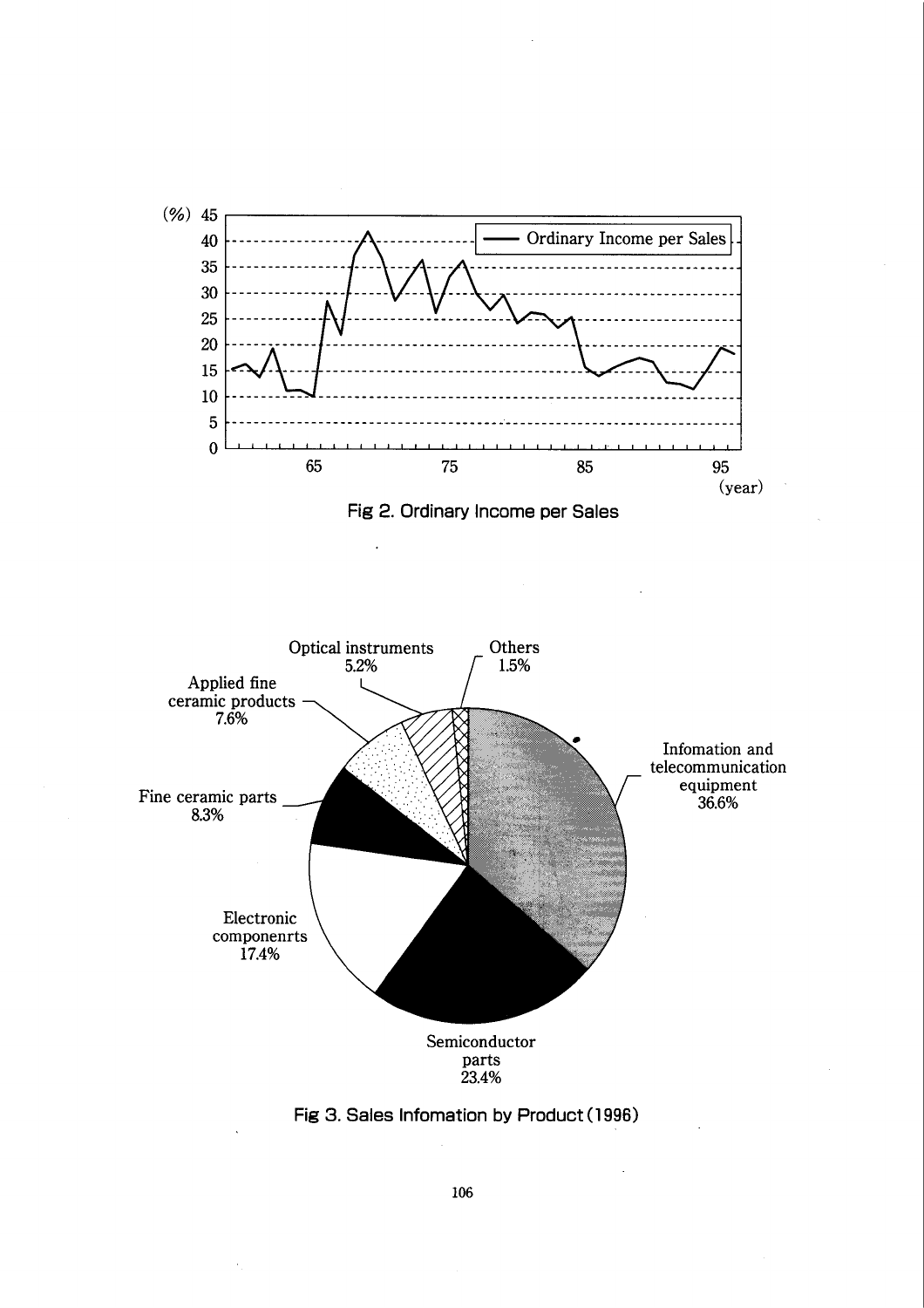Kyocera has been armed with its micro profit center system, which creates a large number of self-support units called "amoe- bas."Amoeba is a small autonomous organi- zation composed of 10 people in average. Like a unicellular animal, it is continually disunited and united. A single step of the manufacturing process or a small regional area of sales offices can be divided into this unit. Once becoming an independent amoeba, it becomes self-sufficient. It is supposed to earn its own living not only by reducing the cost of its products or services, but also by selling them to internal and external cus-tomers.

The ultimate purpose of this system is to raise the entrepreneurial leaders, Under the pressure to run assigned businesses, the amoeba leaders are expected to learn what management is about and to realize how enjoyable it is. Though all the leaders do not have enough experience to manage the profit centers, they have to be responsible for the entire business just like the presidents of real companies. The leaders are required to make decisions on such matters as the volume of production, selling prices, investment, and the appropriate size of the amoeba.

 The first question of this study is how those inexperienced leaders can make such difficult decisions. And the second question is how such highly autonomous micro-profit centers can join their forces. Little attention has been given to the precise mechanism of the amoeba system<sup>3</sup>. Based on our intensive case study, we provide evidence that a wel1 designed management accounting system, together with the corporate philosophy and the flexible organization, plays an important

role to support empowered amoeba leaders.

#### The Research Method

 Our concern is not to verify "grand the ory," but to discover the "grounded" theory of the amoeba system (Glaser and Strauss, 1967)。As qualitative information is suited for this purpose,  $Tani<sup>4</sup>$  and I have conducted intensive case studies at Kyocera Corporation and its subsidiaries since 1995. We investi gated various aspects of the amoeba system such as accounting, administration, organiza tion, leadership, marketing, manufacturing, R&D, new business, corporate culture, and corporate philosophy.

Research materials were collected mainly from semi-structured interviews and direct observations. We had interviews with executives of administration, manufacturing, R&D, and new business, and with amoeba leaders of manufacturing, management, and account ing. We observed shipment, manufacturing, monthly meetings, morning meetings, and so on at Kokubu piant and Shiga plant of Kyocera. Additional research materials were gathered from analysis of planning and con trol materials, documents of"the amoeba management workshops<sup>5</sup>" and so on.

## The Micro-profit Center

 Except for some administrative and R&D sections, amoebas are usually operated as profit centers regardless of their size. In the case of manufacturing amoebas, sales to internal and external customers are recog nized as their revenues. To make profits, amoebas try to minimize their controllable costs. Moreover, it is peculiar to Kyocera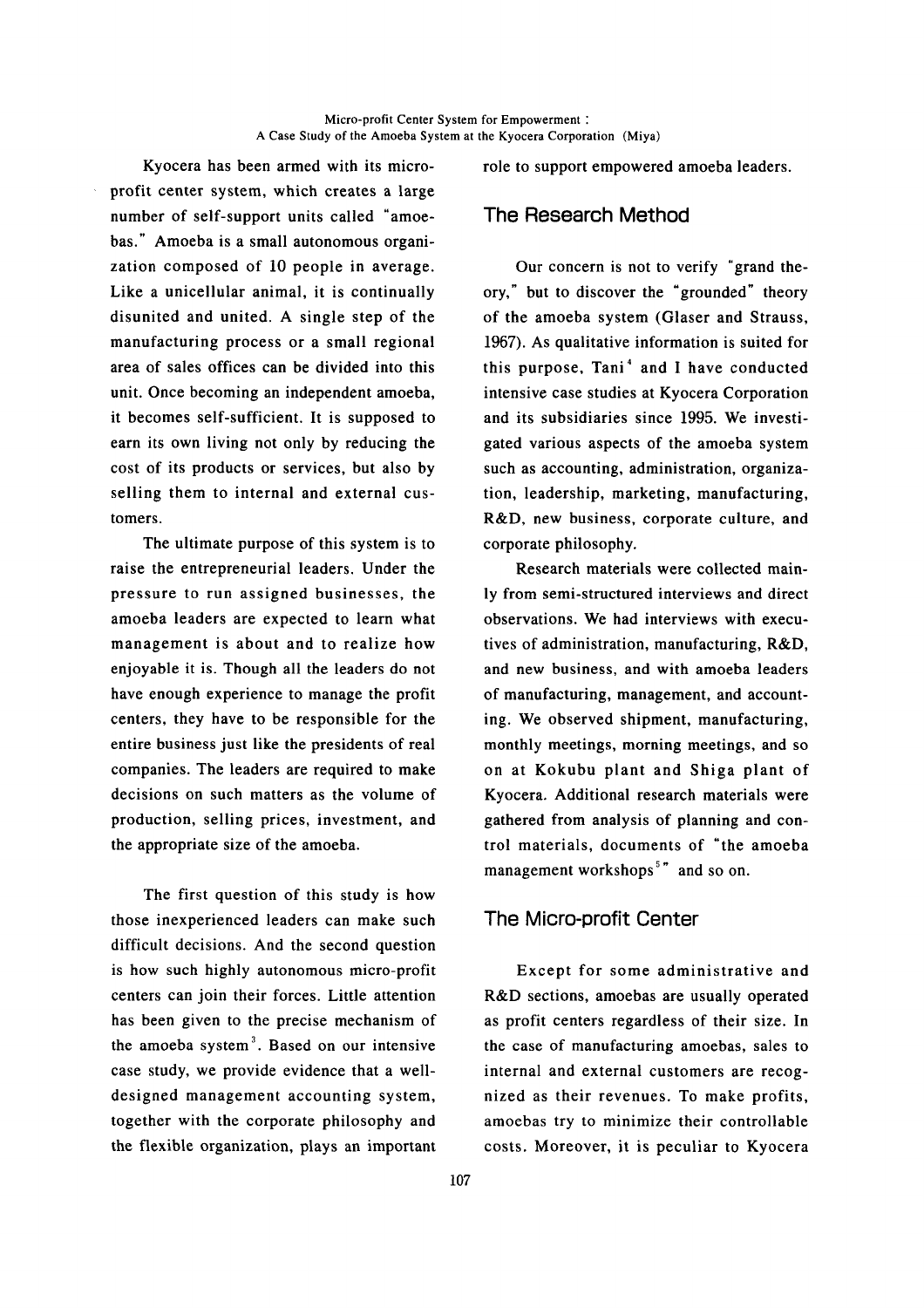that they are allowed to negotiate the buying prices of parts and services with the selling amoebas, not simply following the pre-deter mined transfer prices on market-basis or cost-basis.

Buying and selling between amoebas does not always take priority over the deal ings with the external companies. If the terms of the external offer are more favorable than those of internal one, "the buying amoeba" can make a deal with the external suppliers. In order to continue the dealing, "the selling amoeba" needs to offer quicker delivery or higher quality as well as lower costs than external suppliers. On the other hand, the selling amoeba is also permitted to sell the external customers its products at higher prices, as far as these dealings do not damage the Kyocera's competitive advan tages.

 By removing the boundaries of a compa ny, market mechanism prevails among every amoeba including upstream ones that do not face the end consumers. Amoebas are expect ed to be competitive in the market and always improve themselves, even though they possess fewer resources than external com petitors.

#### The Entrepreneurial Leadership

 What amoeba leaders need is an entre preneurship. They are responsible not only to make their own amoebas profitable by carry ing out the given tasks efficiently, but also to grow them up in the long run by planning monthly, yearly, and mid-term (5 years) targets and innovating on the existing condi tions.

On selling products, leaders ought to

consider the long-term relationship with cus tomers and set appropriate prices to satisfy both sides. When making production plans, leaders estimate the yield rates and place the right amount of orders. If it is possible Io gain the economy of scale from the tie-in order, leaders will try to make a contract with the supplying amoebas for harmonizing each operation and sharing the merit. Since deciding appropriate investment is also the leaders'duty, they will make efforts to keep in touch with other sections as marketing and R&D to gather the up-to-date information.

 Moreover, how to organize amoebas is particularly important in the amoeba system. As there is no fixed rule to divide them, the judgement depends on leaders'management ability. Taking advantage of the amoebas' flexibility, the leaders can freely modify the organizational structures. For example, the size of an amoeba may be reduced and the criterion for dividing amoebas may be changed from the manufacturing process basis to the product-basis. Kyocera employ ees believe that it is time to revise the orga nization when leaders feel difficulties in grasping the situation of their amoebas or when the members'motivation decline as well as when their performances become worse. The new organization is expected to raise their motivation and support leaders' decision making.

 Though the size of amoeba is even smaller than the smallest unit of the division al organization system, the responsibility of the leader to amoeba is as great as that of the divisional manager. An amoeba is so small that it may look inefficient to delegate authorities, but this micro-profit center has many benefits such as good face-to-face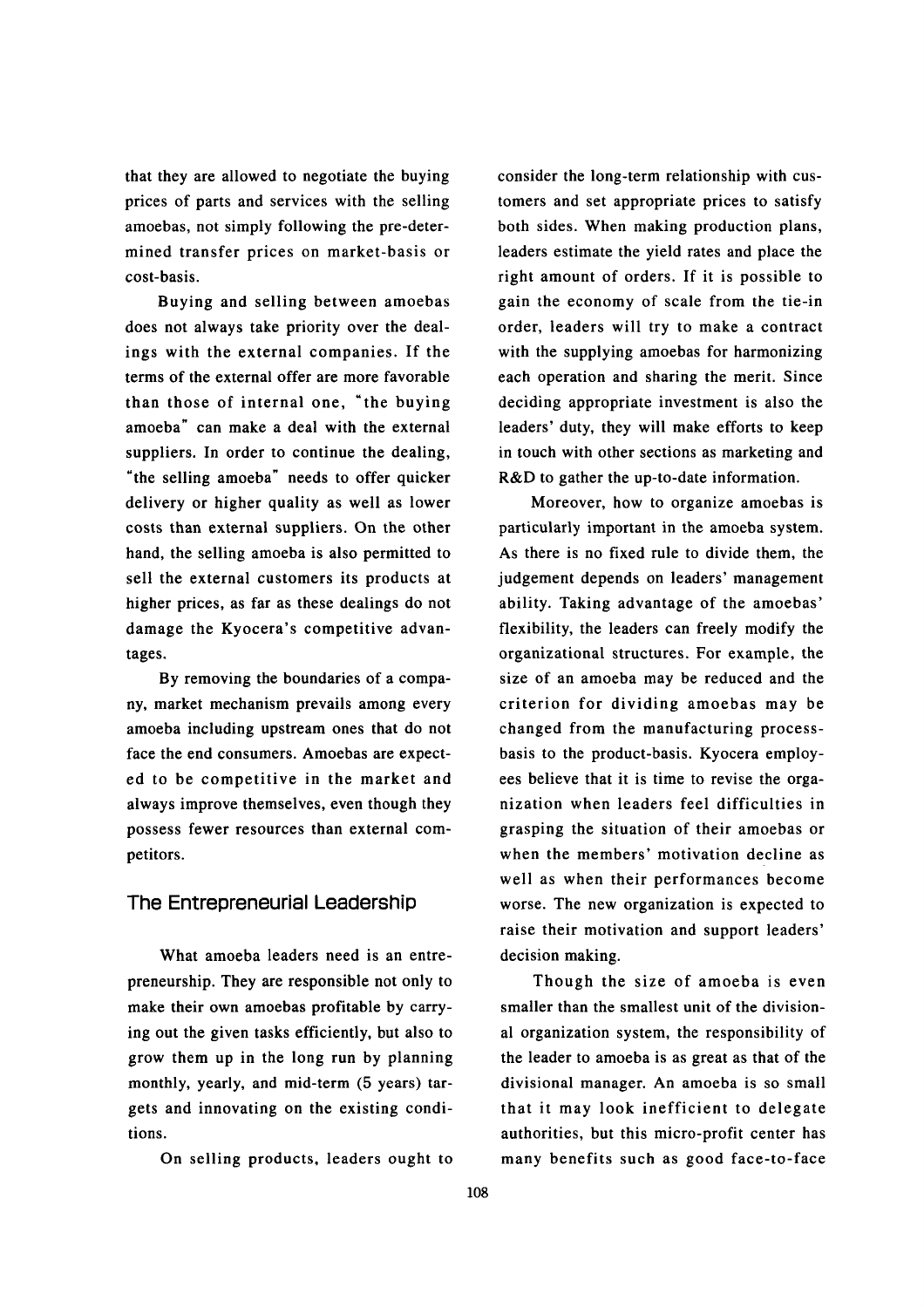communication among members, acute sensi tiveness to the environmental changes, and quick responses to problems. Furthermore, more than one thousand ordinary people $$ about one employee in a dozen at Kyoceraare given chances to become leaders, who can learn by experience how difficult and how enjoyable management is. As a result, this system develops entrepreneurship of the leaders to play the principal roles in the empowerment management, and consequent ly leads to high profitability and fast growth of Kyocera.

## The Amoeba Accounting System

 While leaders are responsible for the entire business, just like the presidents of real companies, all of them do not have enough experience to manage profit centers. Thus, the first question of this study is how those inexperienced leaders can make such difficult decisions. The key point is the use of management accounting information. The first feature of the amoeba accounting system is its simplicity. There is only one perfor mance measure, added value per labor hour, which is calculated as follows $<sup>6</sup>$ :</sup>

- Step 1. Total Amount of Shipments .Purchasing Costs from the Company's Other Amoebas =Total Outputs
- Step 2. Purchasing Costs from Outside the Company+Operating Costs + General Administra-tive Costs=Total Expenses
- Step 3. Total Outputs Total Expenses  $=$  Deduction of Sales
- Step 4. Deduction of Sales / Total Labor Hours=Addcd Value

#### per Hour

 These numbers are reported to every sin gle amoeba by income statements. The income statements are as simple as house hold account books and are useful for pin pointing problems. Leaders can know the amoebas'performance at a glance. By com paring added value per hour with in-house standard wage rate, each amoeba will know if it is earning its living, because labor costs are excluded from total expenses.(Fig.4 is a sample of a manufacturing amoeba's state ment.)

 Accounting often gives the impression that it is something like a black box only accounting experts can read and handle. When starting the amoeba system, Kazuo Inamori, founder of Kyocera, was not satis fied with conventional management account ing systems because they were too compli cated for amoeba leaders having limited accounting knowledge. To derive potential ability from ordinary people, Inamori, who used to be an engineer, strongly believed that the management accounting system should be designed for leaders running amoebas instead of accountants. That is why the added value per hour and the income statement were invented.

 Without the help of accounting sections, it is easy for leaders to understand the state ment and to calculate their income and expenditure. Because each category of the accounting report indicates the impact on the bottom line, and because amoebas are small organizations, leaders can fully grasp the sit uation of their amoebas and point out the confronting problems. To be brief, there are only three ways to raise the added value per hour: increasing sales, cutting costs down,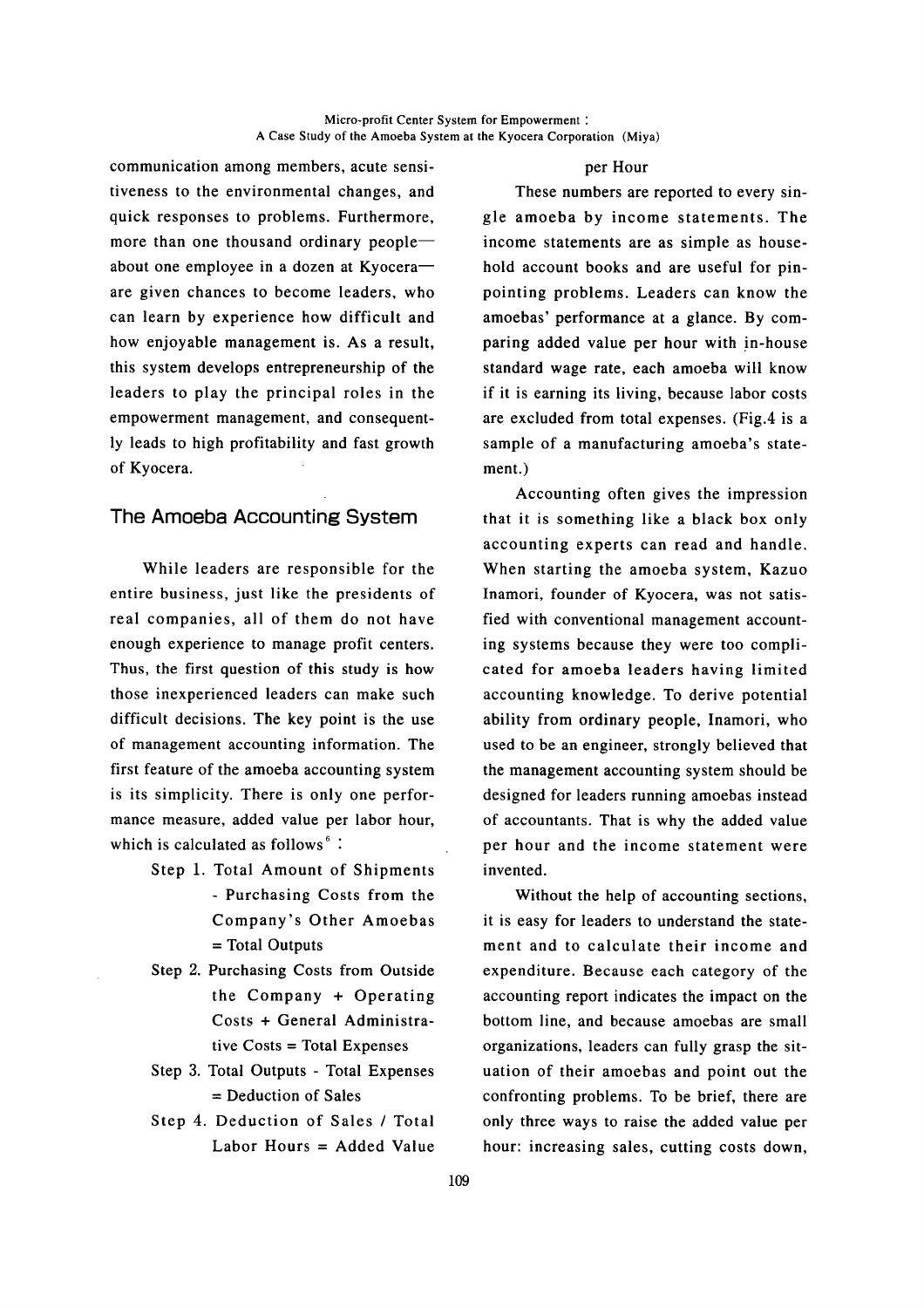| <b>Total Amount of Shipments</b>    | $A=B+C$ |  |
|-------------------------------------|---------|--|
| <b>External Shipments</b>           | B       |  |
| <b>Internal Shipments</b>           | C       |  |
| <b>Internal Purchases</b>           | D       |  |
| <b>GAKOASIK</b>                     |         |  |
| <u>KVADA SEKSKO</u>                 |         |  |
| <b>Raw Material Costs</b>           | a       |  |
| <b>Conversion Costs</b>             | b       |  |
| <b>Repair Costs</b>                 | c       |  |
| Electricity                         | d       |  |
|                                     |         |  |
|                                     |         |  |
| Interest and Depreciation           | m       |  |
| Common Expenses                     | n       |  |
| <b>Factory Expenses</b>             | 0       |  |
| Selling and Administrative Expenses | D       |  |
| nthe mathematic                     |         |  |
| <b>Total Labor Hours</b>            |         |  |
| Added Value per Hour                |         |  |

Fig 4. lncome Statement of Manufacturing Amoeba

and reducing labor hours, therefore even inexperienced leaders can analyze internal and external circumstances and can plan proper strategies to run their amoebas.

## Feedback of Performance

 The second feature of the amoeba accounting system is its quick and frequent feedback cycle. In many companies the results are returned once a month after some weeks, but in Kyocera everyday and the following day. Kyocera employees think month- 1y feedback data is so late and so aggregated that leaders can not utilize those data to pro mote continuous improvement. Quick feed back can bring out early discoveries of prob lems and quick actions to cover failures. Additionally, frequent feedbacks deepen members'awareness of profit. Thus, such reporting system is indispensable to supplement the leaders' inexperience and eventual-1y to achieve empowerment.

The third feature is the openness ofin-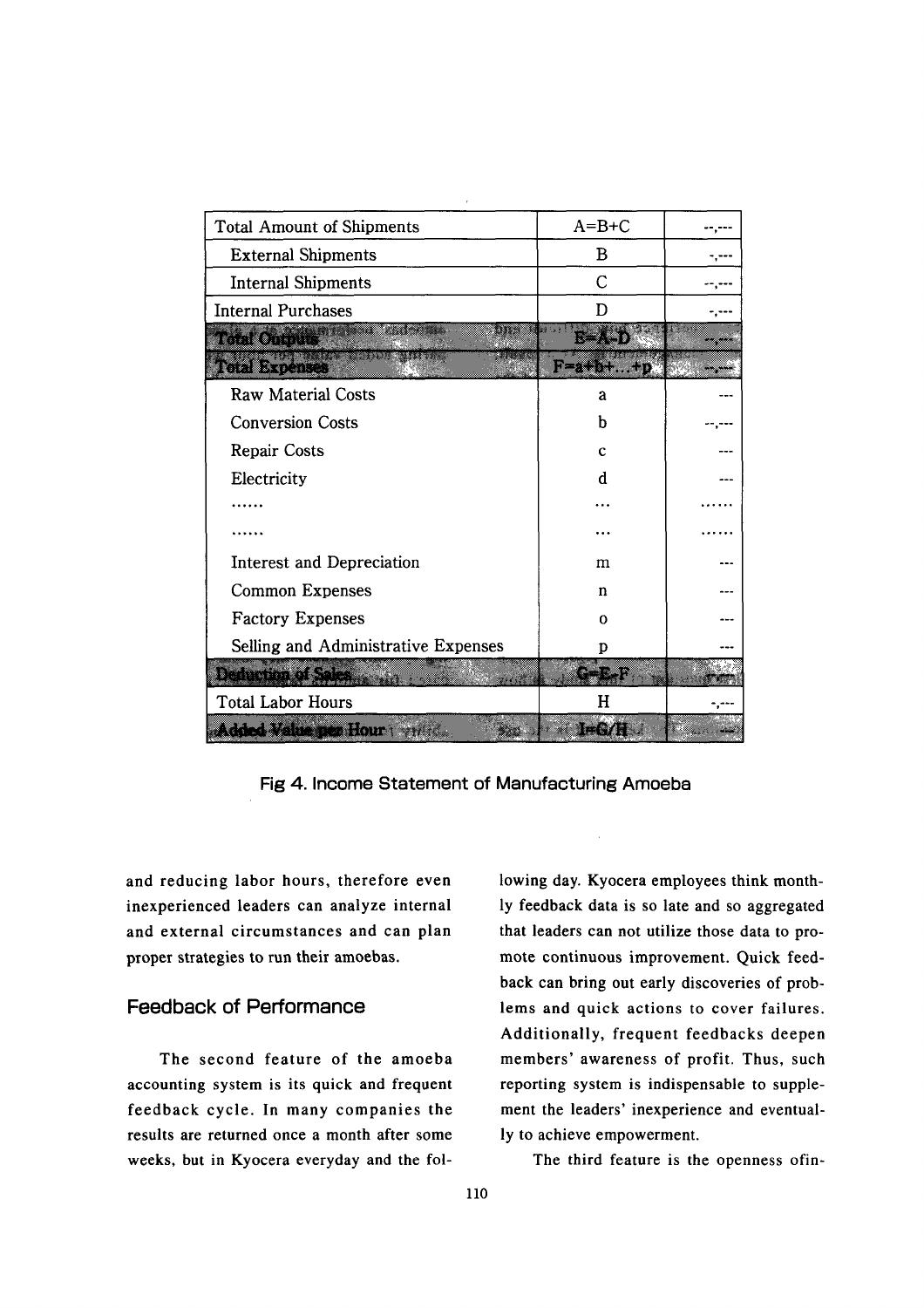formation. Necessary and sufficient accoun ting results on the amoebas'performance are passed not only to executives and leaders but also to all amoeba members including part time workers. At the morning meeting, the results of the previous day and the targets of this day are announced to every employee, who can understand those numbers in the same way as leaders.

 Under the given condition, added value per hour can be simply compared among amoebas because the measure is not influ enced by the number of amoeba members, function, or products, but by the efficiency and effectiveness. Thanks to feedback information, all members enjoy such competitions as games and are self-motivated to win. Besides, anyone can know whether his or her amoeba is able to continue to earn its own living. If it seems hard to survive, all amoeba members will try to unite efforts. As empow erment relies on bottom-up suggestions, sharing accounting information enhances their commitments and furthers workers' participation and continuous improvement. In this way, no matter how inexperienced lead ers may be, they can count on other members'small but many ideas, and can run their amoebas well.

 Although the management accounting system to materialize those three features over numerous amoebas is likely to initiate a large amount of administrative expenses, Kyocera considers that these expenses are indispensable for the amoeba system and can be paid off. On the other hand, the company has accumulated know-how about the opera tion of the accounting system and has been reducing its running costs.

## The Education of Corporate Philosophy

 Empowerment inevitably has some risks that might encourage leaders and members to take their selfish actions and to get the whole company to fall into confusion. When extremely tight profit targets are set for such small centers as amoebas, leaders should regard not only their centers' interests but also the whole company's. Thus, the second question of this study is how such highly autonomous micro-profit centers can join their forces.

 Inamori thinks it is the key to successful empowerment to train leaders to be persons of good judgement who can take suitable actions by themselves in any situations. For this purpose, the company tries to educate them about its credo, Kyocera Philosophy. The philosophy of striving to "Do what is right as a human being" shows leaders the aim of the amoeba management, required mental attitude, and code of conduct.

 In Kyocera Philosophy, cooperation is emphasized. According to Inamori's idea, necessary condition to work the amoeba sys tem effectively is to have absolute mutual trust among all corporate members, such as between executives and employees, and among fellow workers. If there is no corpo・ rate culture to regard the right way of life, this system would excessively arise rivalry among amoebas or would cause their improp・ er acts, and would bring about the ruin of companies in the end (Inamori, 1997).

 Actually, no amoeba has sufficient resources to succeed without support from others, though they are regarded as self-sup port units. Paradoxically speaking, amoebas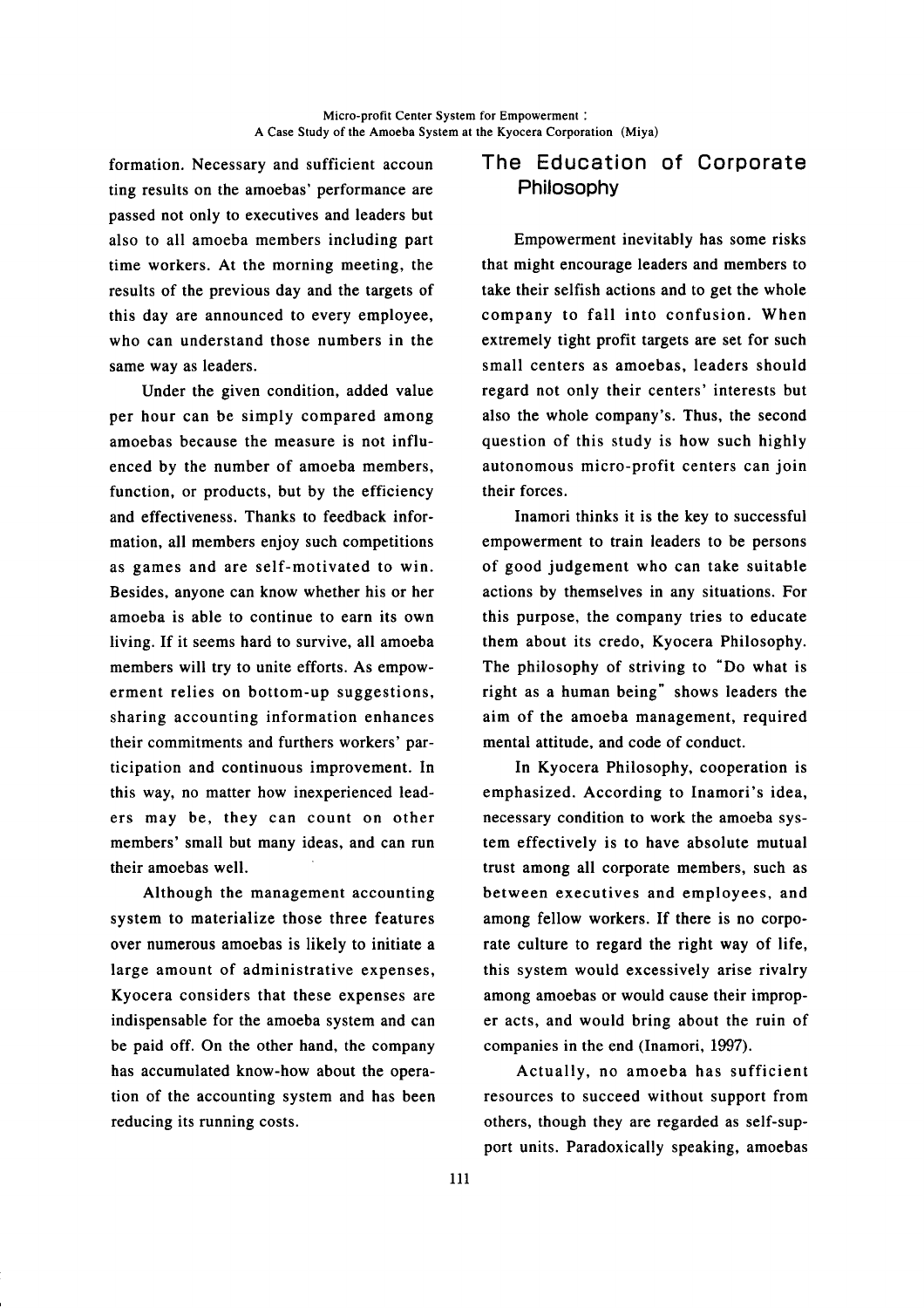can not help living together in mutual pros perity. The way to manage such collaboration is one of the most important matters for micro-profit centers, just as same as the importance of forming strategic alliances for real companies. Therefore, well-educated leaders do not neglect cooperation and always communicate with other amoebas to maintain good relationship.

## Communication Supported by Accounting

 It should be added that empowerment does not mean leaving leaders alone. To complement the education of the corporate philosophy, executives and superiors also have to make firm commitment to the amoe ba management. Since forcing their opinion on leaders is against the spirit of the amoeba system, they are to give leaders impartial advice from broader points of view. When two amoebas do not reach agreement on dealing, superior above them will arrange meetings, mediate between the conflicting claims, and adjust their activities.

 It is the management accounting infor mation that let executives and superiors know the actual situation of amoebas and commu nicate fully with leaders。 Kyocera's account ing system is proud of its accuracy as well as the simplicity as discussed above. As shown in Fig.4, the accounting system calculate income and expenditure per amoeba, which includes common expenses and administra tive expenses. What executives have to do to get the whole company's profit is just to sub tract total labor costs from the sum of all the amoebas'deduction of sales。 By dividing or combining the amoebas' results at their own discretion, they can freely reach income and expenditure per division, function, factory, manufacturing process, product, sales area, and customer.

 Because the size of amoeba is small, and because the accounting system is accurate, amoebas do not have any room to hinder their bad results caused by their selfish acts or neglect of cooperation, Executives and superiors can monitor all the amoebas regardless of their size and, if necessary, can give the leaders proper guidance. So long as every Kyocera employees share the account ing information and knowledge, communica tion supported by accounting data has advantages of making discussion concrete and practical. Since the visibility of organization is enhanced in this way, the accounting sys tem works as a useful communication tool among executives, superiors, leaders, and amoeba members. In the end, coordination among highly autonomous micro-profit cen ters is realized.

## Summary and Conclusion

 Kyocera uses the amoeba system to pro mote empowerment. Developing entrepreneurial leadership is the ultimate purpose of this system, which brings the perfect harmo ny between organization, management accounting, and corporate philosophy (see Fig.4).

Though leaders do not have enough experience in business, they are required to run their micro-profit centers like the presi dents of real companies. Our first question is how those inexperienced leaders can make proper decisions. The key point is the use of management accounting information.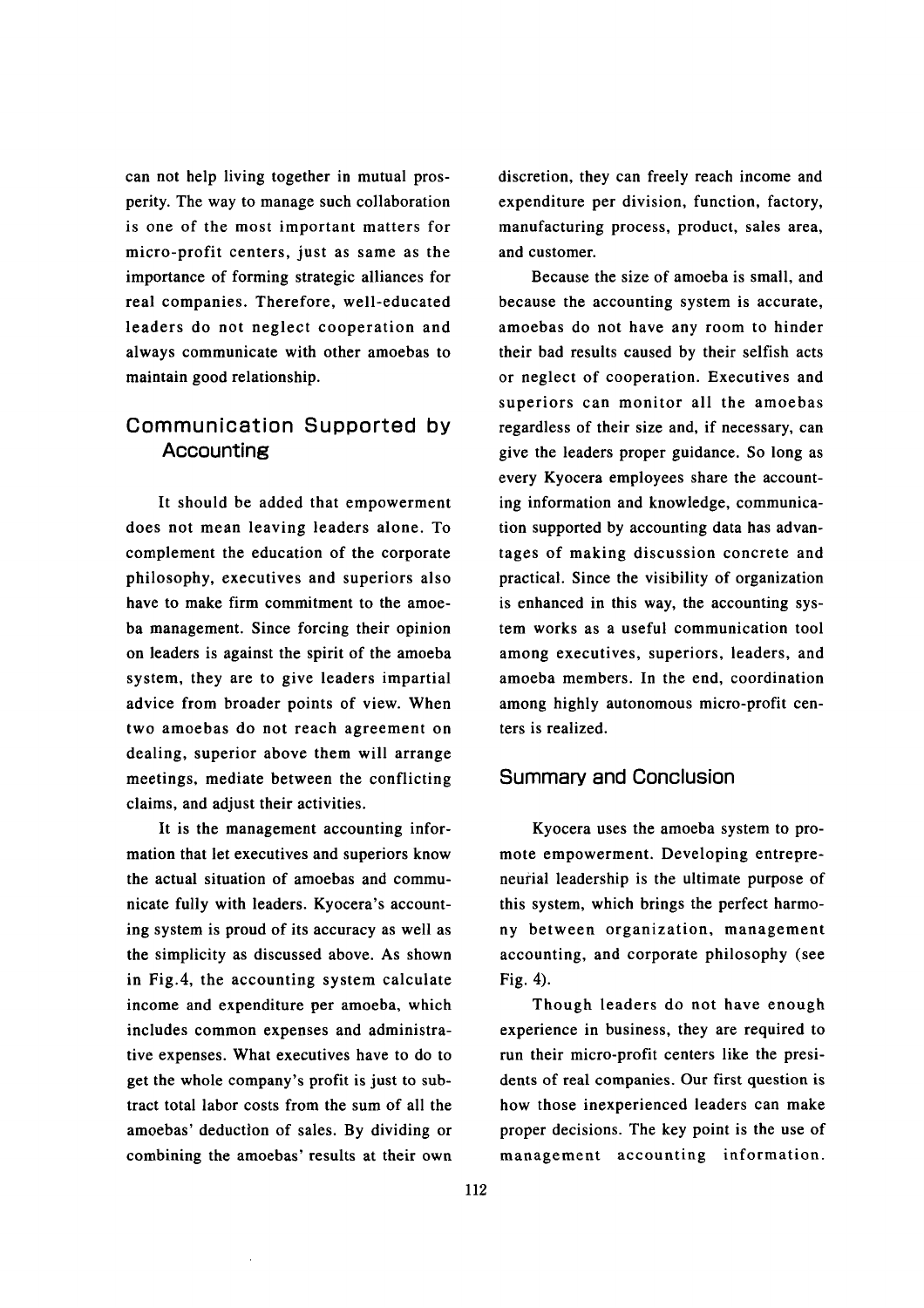Micro-profit Center System for Empowerment: A Case Study of the Amoeba System at the Kyocera Corporation (Miya)



Fig 5. Empowerment by the Amoeba System

Kyocera's accounting system is proud of the simplicity of calculation, the quickness and the frequency of feedback, and the openness of information. Such reporting system is indispensable to supplement the leaders' inexperience.

 However, empowerment has some risks that might encourage leaders to take their selfish actions and to neglect cooperation among amoebas. The second question is how highly autonomous micro-profit centers can join their forces. Kyocera tries to train lead ers to be persons of good judgement who can take suitable actions by themselves in any situations. For this purpose, the company educates them in the corporate philosophy. And executives and superiors are also supposed to give advice, mediate between the conflicting claims, and adjust their activities. The accounting system is so accurate that it can work as a useful communication tool among all the members of the company.

 To conclude, let us consider the implica tions of this study. The first point to notice is the relationship between empowerment and accounting. Though Johnson (1992) emphasizes the importance of empowerment, he argues that accounting information must be removed from the operational control system. Tani (1996) argues against Johnson that as long as management accounting system is well designed, it can promote empowerment at least in the case of the micro-profit center management. In Kyocera, this accounting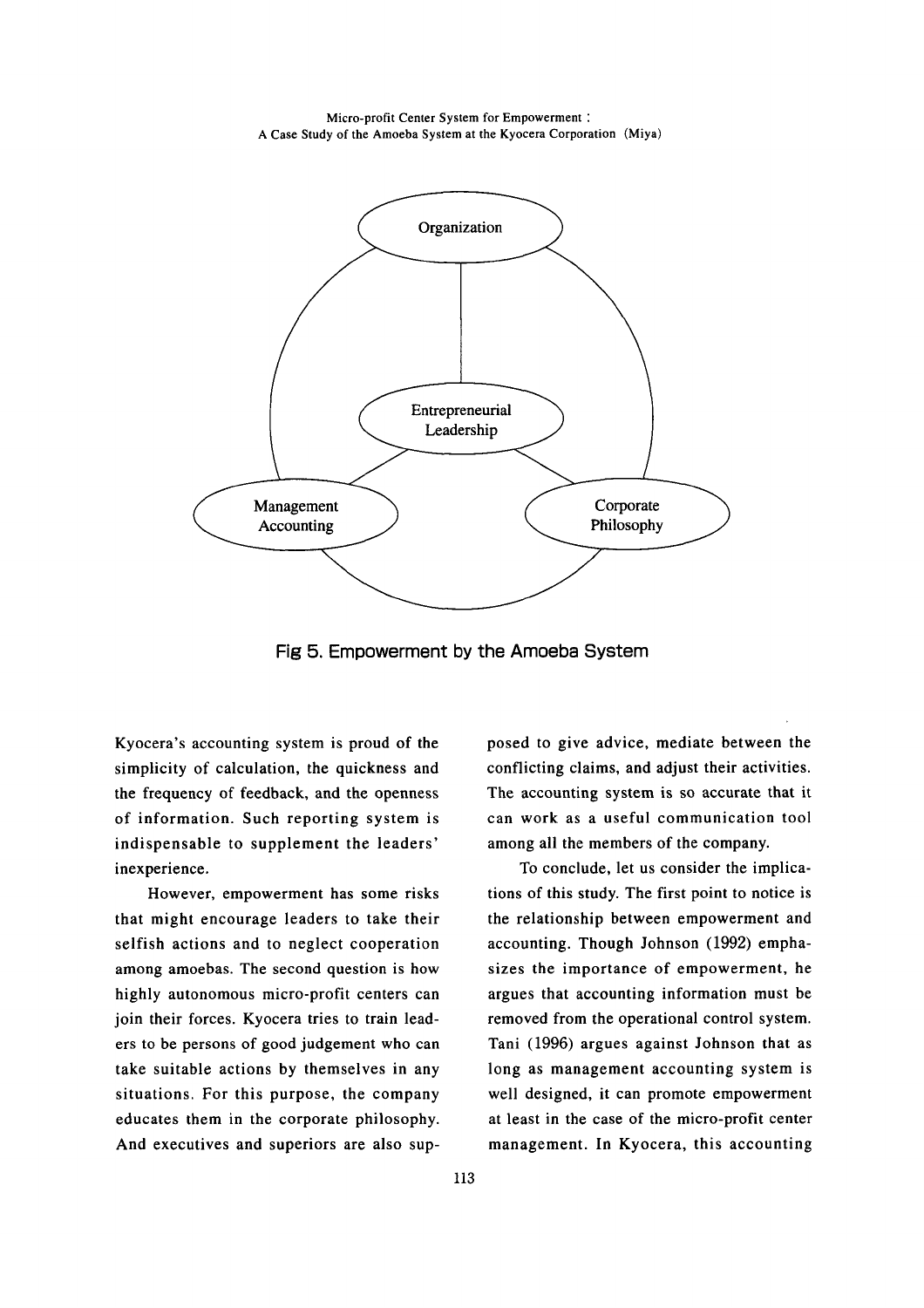system has practical utility to amoeba management, and plays the important roles. This fact supports Tani's opinion.

The second point is the ways to implement and control strategies. Simmons (1995) describes that there are four basic levers to control them: beliefs systems, boundary systems, diagnostic control systems, and interactive control systems. And it requires a balance among them to implement strategy effectively<sup>7</sup>. Simmons's idea can be applied to the case of Kyocera. Its accounting system works as a diagnostic control system and an interactive control system, and its corporate philosophy works as a beliefs system and a boundary system. Besides, the accounting system and the philosophy complement each other. Kyocera has been armed with such unique and excellent management control system, which is its core competence (Hamel and Prahalad, 1994).

However, to discuss these issues is beyond the scope of this brief paper. Further investigation is expected for further understanding of the amoeba system, micro-profit center system, and empowerment.

#### References

- Cooper, R. When Lean Enterprises Collide: Competing through Confrontation, Harvard Business School Press, 1995.
- Glaser, B. G., and A. L. Strauss. The Discovery of Ground Theory: Strategies for Qual*itative Research*, Aldine Publishing Company, 1967.
- Hamada, K. and Y. Monden. Profit Management at Kyocera Corporation: The Amoeba System, in Monden, Y. and M. Sakurai. (ed), Japanese Management

Accounting: A World Class Approach to Profit Management, Productivity Press, 1989.

- Hamel, G., and C. K. Prahalad. Competing for the Future, Harvard Business School Press. 1994.
- Inamori, K. Keiten Aijin: Watashi no Keiei wo Sasaetamono [Respect the Divine and Love People], PHP, 1997.
- Johnson, H. T. Relevance Regained: From Top-Down Control to Bottom-Up Empowerment, The Free Press, 1992.
- Simmonds, R. Levers of Control: How Managers Use Innovative Control Systems to Drive Strategies, Harvard Business School Press, 1995.
- Tani, T. "Mini-profit Center no Kanri Kaikei: Empowerment wo Motomete [Management accounting for Microprofit Center: The Pursuit of Empowerment]," Zeikei Tsusin 12, 1996.

## **Notes**

- 1 An earlier version of this paper was presented at the 17th Annual Congress of the European Accounting Association in Antwerp, Belgium 6-8 April 1998.
- 2 In addition to Kyocera, Cooper provides the examples: Higashimaru Shoyu, Kirin Kyoto Brewery, Olympus, Taiyo Group. Tani and I have conducted field researches at NEC Saitama, Sony Minokamo, and so on.
- 3 Exceptions are Cooper op. cit., pp.303-316, and Hamada and Monden(1989).
- 4 Professor Takeyuki Tani, Kobe University.
- 5 The amoeba management workshops are held at regular intervals to promote the amoeba system to other outside compa-